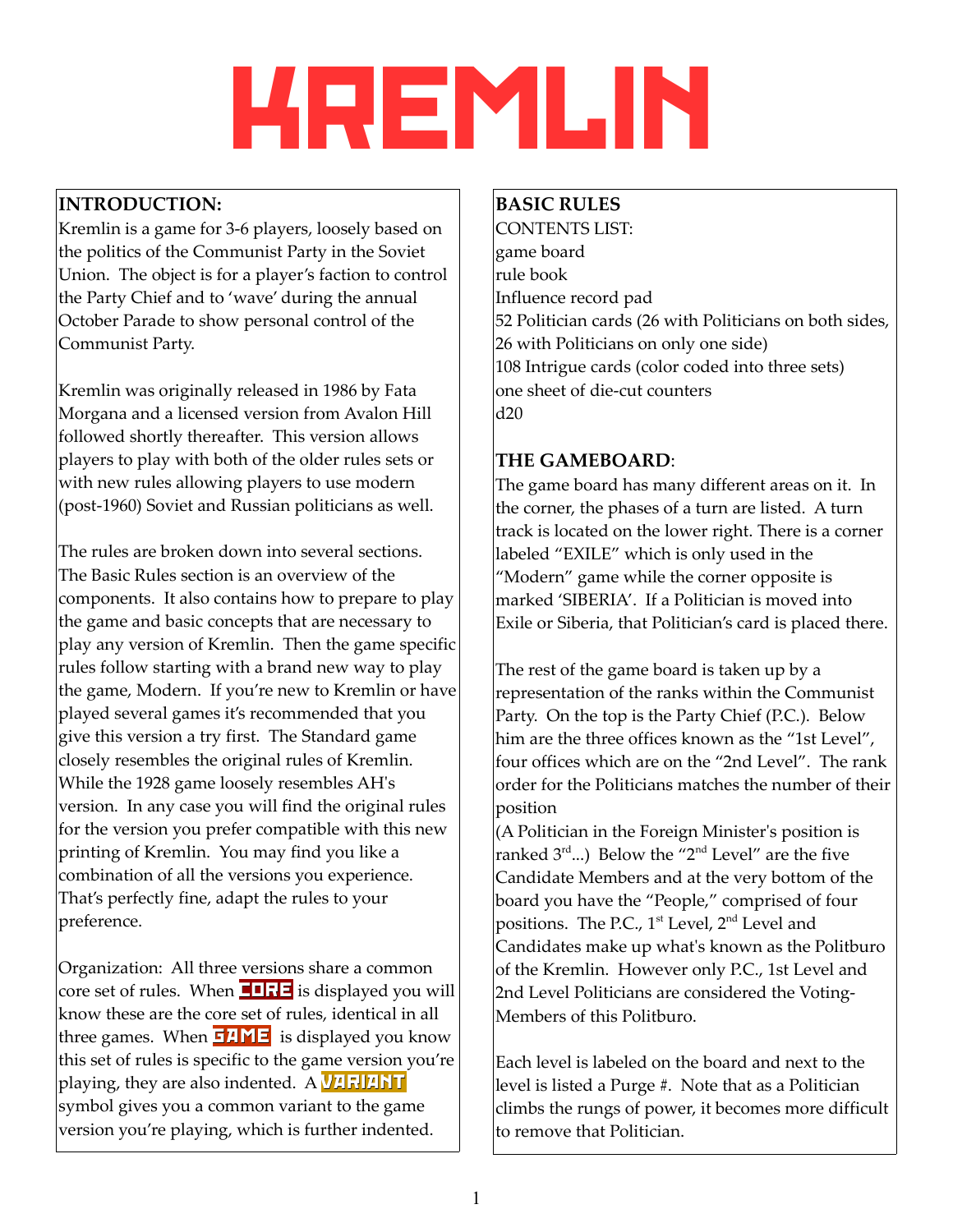In addition, each of these offices has color-coded programed instructions listed in a box under their name (the color behind each position name isn't important). These are reminders for ease of play, telling in which phases a Politician may be eligible to take action. Sometimes a Politician cannot fulfill his duties (because a card has been played or the Politician is off at the sanatorium; inactive); this means another Politician assumes the vacant office's duties for the moment. That order is also noted on the board. For example, look at the Defense Minister —the programed instructions begin with a "3". This means he is used in the third phase of the turn (Spy Investigations). If the Defense Minister can't do his job, players look for "3A" (in this case, the Foreign Minister). That Politician now may carry out that Phase's opportunities instead. If "A" is unavailable, proceed through the alphabet until a Politician is available to act.

#### **THE POLITICIANS:**

Politician cards have a facial picture of the Politician and the Politician's name. There is also a capital letter in the upper left corner for ease of reference on a player's Influence record sheet.

In the upper-right is the Politician's current age. As the game progresses, this will change by way of adding stress to the Politician. Using the numbercounters, known as **Stress Points (SP)**, players will adjust a Politician's age, placing his new age on top of the age listed on the card.

The card also lists the Politician's strengths and weaknesses. These are important and may have a bearing on aging, cards played or results of dice rolls*.*

There are two sets of Politician cards in the game. One set is single-sided and labeled Politicians Modern. The remaining Politicians are doublesided. One side, red background, is the fictional Politicians, the other side, gray background, is the historical Soviet Politicians.

#### **INACTIVE POLITICIANS:**

Politicians in the Sanatorium are **inactive.** They may

neither vote nor take actions. An action is anything a Politician does or decides. The **only** decision an inactive Politician may make is choosing to remain in the Sanatorium or return to work. A Politician without any declared influence points is **not** considered inactive.

#### **THE INTRIGUE CARDS:**

There are 108 Intrigue cards (IC). The cards are divided into three decks by the color of the top bar on the front side (red, gray and black). All game versions use the red deck while the other two are specific to the version being played.

Each card has instructions for its use such as when it may be played and the cards effects. If the card is written in red ink, its effects are sustained—the card is not discarded immediately. Cards in black ink take effect immediately and are then discarded. Three is the limit to the number of cards a player may have at any time, unless an IC itself allows for more. Only specific ICs will allow you to discard a card unplayed.

# **THE MARKERS:**

There are several types of markers: Faction Influence markers - These are the markers

used to show who a player is influencing. **Numbers** - These are placed on Politician cards directly on top of the Politician's printed age whenever a Politician's age changes due to stress or game events.

**CURE** - The Cure token is put on a Politician to show they are currently at the Sanatorium 'Taking the Cure,' their status is now 'inactive.'.

? **/** ?? – The ? shows that a Politician is under suspicion. Only the 1928 and Modern game use the double suspicion **??** side.

???- The maximum suspicion ??? token is used only in the 1928 and Modern game.

 **→ / + +** – The red crosses represent poor health. One

 $\rightarrow$  means a Politician is sick.  $\rightarrow \rightarrow$  means he is ill. If a Politician receives a third  $\bullet$ , he is dead.

# **PREPARING FOR PLAY:**

Each player takes all of the Influence markers for one of the six factions. The faction names have no bearing on the game. They exist for flavor. They are: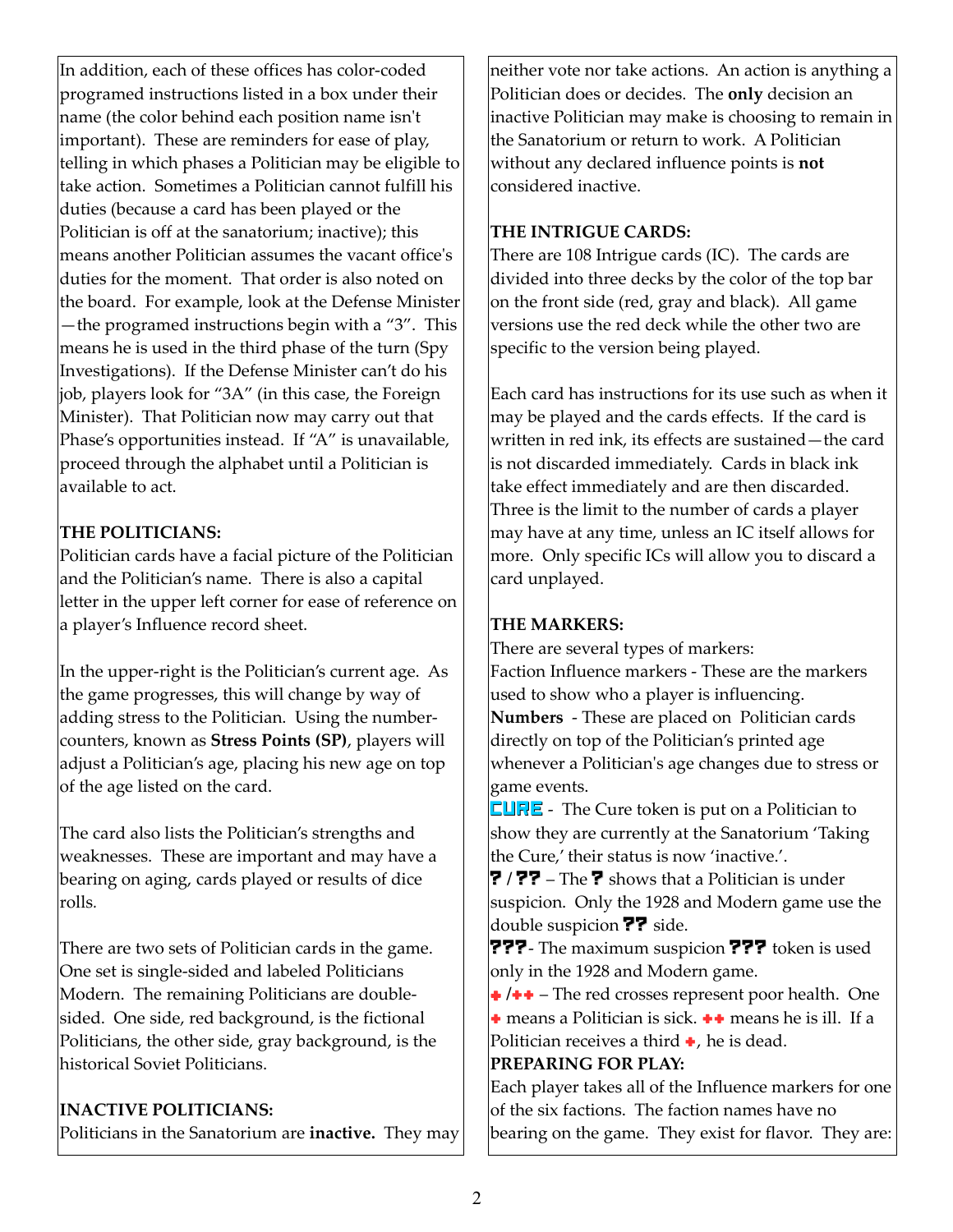Black on beige: the Hard-line Stalinists White on green: the Red Army Militarists White on blue: the Lysenko Evolutionists Black on yellow: the Putin Apologists White on orange: the Gorbachev Young Guard White on black: Kosygin Reformers

Each player needs a sheet from the Influence Record pad and a writing utensil. Keep a health chart and the 20-sided dice nearby.

# **ASSIGN INFLUENCE POINTS**

Players allocate their **Influence points (IPs)** before the game begins (exactly when is dependent on the game you're playing). To do this players secretly assign their IPs to any Politician of their choice (restrictions may apply in your game version). Players must assign points to exactly ten politicians. They must use whole numbers ranging from 1 to 10 without ever repeating a number (if you care to check it all the numbers should add up to 55). This must be recorded on the Influence Record sheet. At no time may players show their records to each other. Though at the end of the game these records must be made public.

# **DECLARING INFLUENCE:**

Influence can be declared at any time, but once it is declared, players are obligated to that. The moment a player places an Influence chit on a Politician or says "I declare points" on a Politician, he is required to go through with it.

Obviously, a player may not declare more points than he has on a Politician. If this happens, his total is reduced to his maximum possible and the other players have the choice to lower the declarations that came later if they so desire.

Whoever has the most points on a Politician (represented by the Faction chits with numbers on them) is said to control a Politician and can take any/all actions that Politician is eligible to take in his ministry. If two players have the same number of Influence on a Politician, then whoever reached that total first controls the Politician (move that chit on top of the other to show control in that case). If the

same declared IPs happened simultaneously then control is determined by a die roll. High roll controls the Politician.

Although Influence can be declared at any time, they can't be declared and then used to undo an action once the die has been rolled or another action has taken place. If an action has been declared (such as a Purge attempt), but the die has not yet been rolled and control of the Politician changes hands, the new player in control may decide how to proceed (including not doing any Purges at all). Likewise, if control of a Politician changes after that particular one votes the new controlling player is allowed to change the vote. This opportunity is gone once another vote has been cast. It is possible for control to switch multiple times while attempting an action.

NOTE: The rules make a presumption of etiquette and that players will allow time for decisions to be made before dice are rolled. It is customary to wait 4-5 seconds before rolling or taking the next action. However, players are also expected to stay alert to their window of opportunity to react. It's proper to say "wait/hold..." if you want a brief moment to consult your record sheet or review your Intrigue Cards.

EXAMPLE: The Hardline Stalinists control the KGB Head at the start of the Purge phase with four Influence. The Stalinist player declares that the Economy Minister, controlled by the Putin Apologists, will be purged. After the Purge is announced, the Apologists declare that they have five points on the KGB Chief. The Stalinists say "Six" and the Apologist player says 'Seven". The players are silent. The Stalinist player replaces his '4' marker with a '6' and the Apologist player puts his '7' down. The Apologist is now free to decide what the KGB will do.

# **INCREASING INFLUENCE**

There are two ways Influence can be increased. The first is through the play of Intrigue cards. When a card is played, simply follow the directions on the card.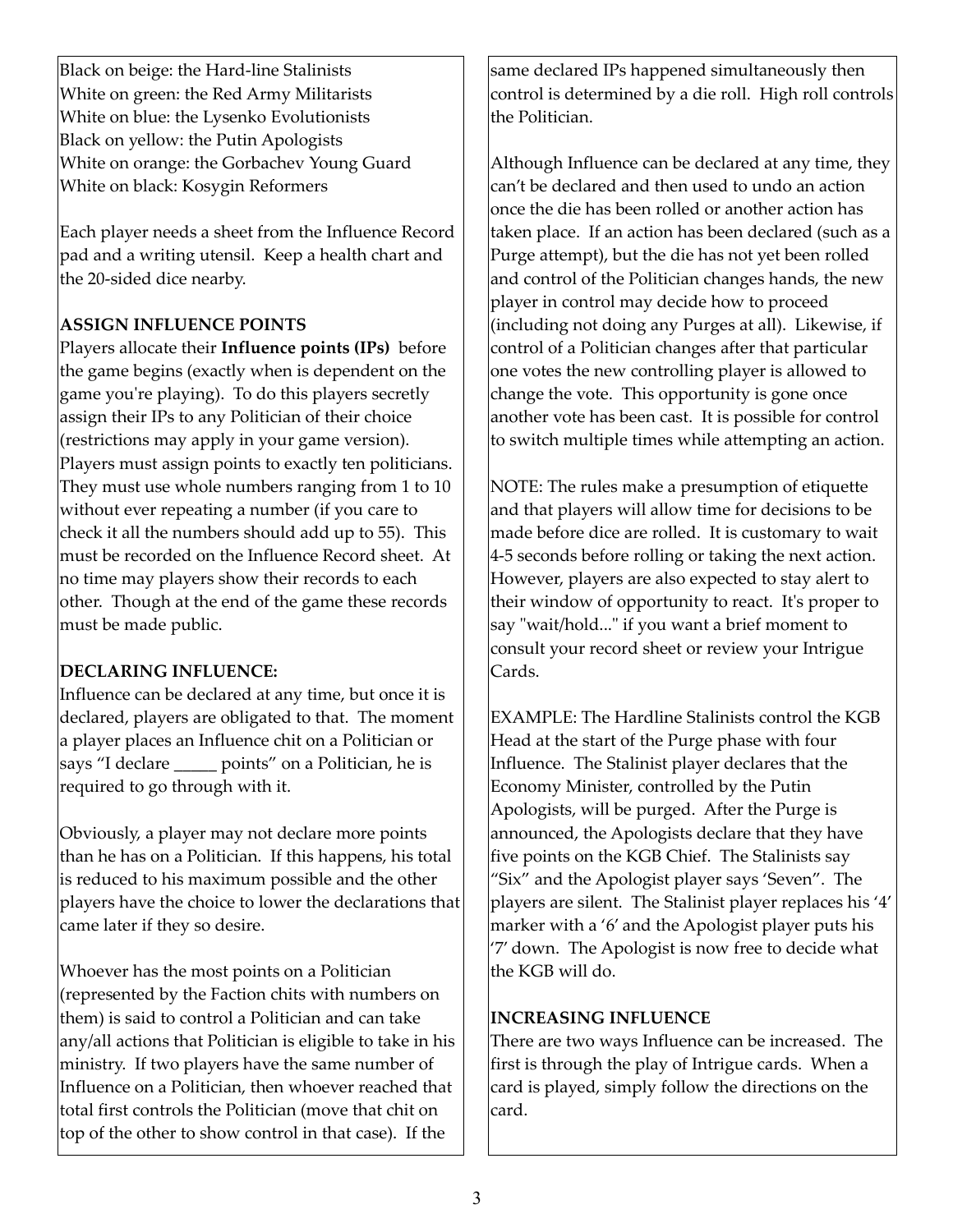The other way comes at the end of turns 3, 6, and 9. Starting with the player to the left, of whoever controls the highest active Politician, players, in a clockwise manner, may choose one of the following options. Publicly add two IPs to Politicians currently in the Politburo (either two on a single Politician or separate points on two different Politicians) or draw two Intrigue cards (remember hand limit), or publicly add one IP and draw one card. Players should mark their Influence sheets accordingly in the proper column. Players must place any/all IPs before drawing any cards.

#### **10+ INFLUENCE** (Ours go to 11…):

The initial influence assigned by each player only go up to 10, but through the play of Intrigue cards or the IPs added on turns 3, 6, and 9, it is possible for a player to have more than 10 points on a Politician. If this happens, that player must place his faction's '10+' marker on the Politician in order to claim that status. When he does this, all other factions remove their Influence. Removed Influence is NOT eliminated. Those Influence points are once again 'undeclared'.

As long as the Politician remains at '10+', no one else may put Influence on that Politician.

#### **RETIREMENT:**

Sometimes people grow too old for office and decide to retire. In Kremlin, that takes place when a Politician's age reaches 96, they are then removed from the game immediately. A Politician cannot take actions which would guarantee him to retire. (i.e., Condemn at age 94 or higher, Purge at age 95...)

#### **TURN ORDER:**

In Kremlin, there are eight phases in a turn, comprising 1 year of time. Regardless of which game version you are playing, these phases remain the same.

- 1. Cures
- 2. Purges
- 3. Spy Investigations
- 4. Health Checks
- 5. Funeral Commission
- 6. Replacement
- 7. Rehabilitation
- 8. Parade, of the October Revolution

# Intrigue card errata:

#### Intrigue card #3 Assassination Attempt

Change second sentence to read "If the result is one lower than his Purge rating, the politician receives  $\bullet\bullet$ . If it is two lower, he receives  $\bullet$ .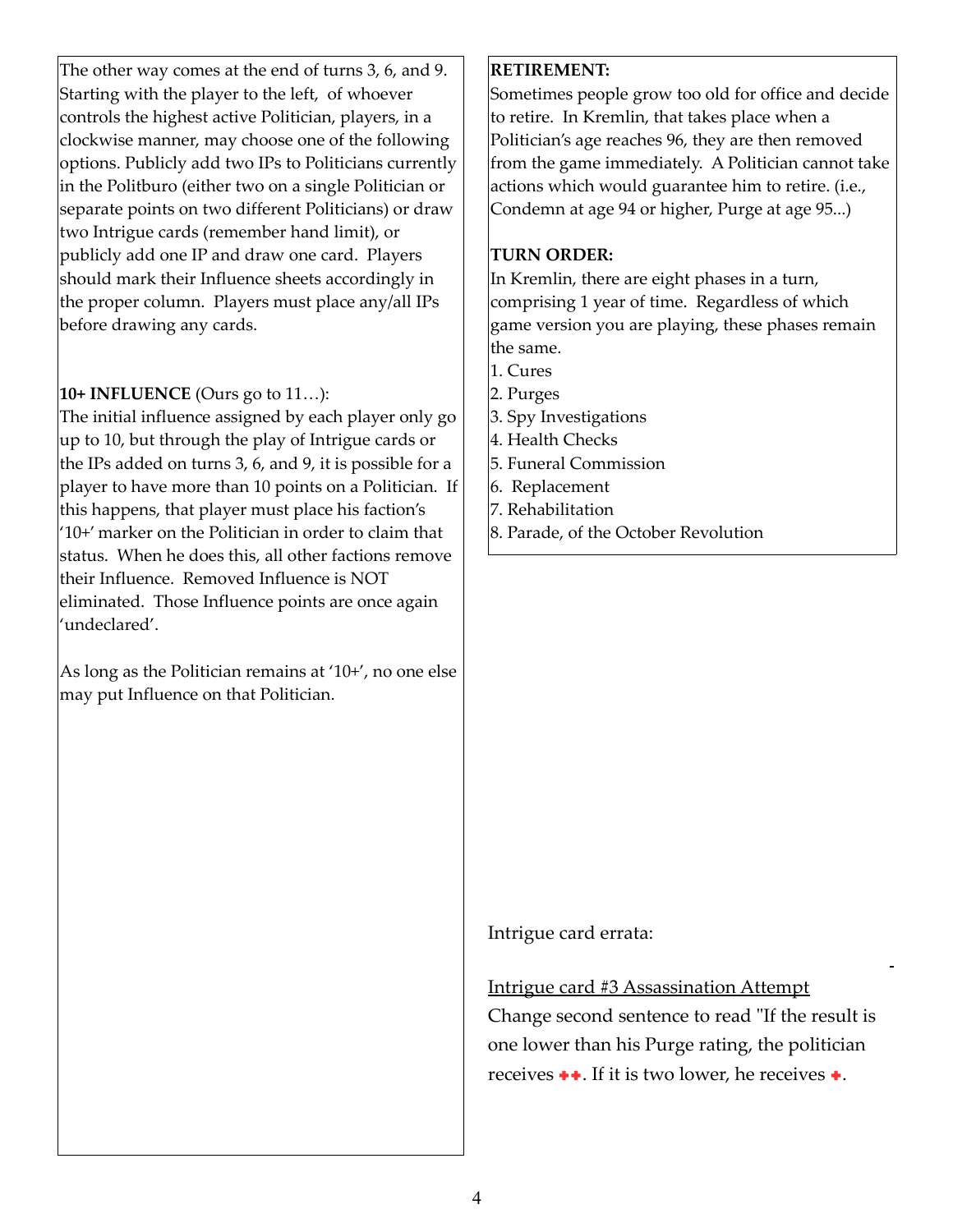# Modern, Standard & 1928 Game

The **Modern** game is a brand new way of playing Kremlin. This game blends some of the best features of the previous game editions. It also adds some completely new mechanics to the game.

In the modern era, the Communist Party was more stable than in the Stalinist era, but its aging leadership fossilized and the heavy-handed bureaucracy collapsed, leading to a modern Russian state, stripped of much of its Soviet empire, but still longing for its days of glory under a 'security-state' regime.

The **Standard** game reflects the way the game was originally played.

**1928**: The 1920s were a violent and unstable time for the Soviet Communist Party. The decade saw the death of Lenin, the dismissal of Trotsky, and the rise of the one man Lenin didn't want in charge: Stalin. Soon enough, the purges came and the remainder of the Bolshevik Old Guard were dead, whether from 'illness' or execution..

 **Variant**: This version makes the 1928 game a very common way that Kremlin is played. It should be read together with 1928.

All three versions are mixed together amongst the core rules. To avoid confusion decide which game you're playing and then only read the game specific rules for it.

# **PREPARATION:**

# **GAME**

**Modern** Intrigue cards: Shuffle together the red shaded and black shaded ICs (red:1-36, black:73-108). Politicians: use the cards labeled Politician Modern.

Leave the Party Chair empty for the moment.

Deal three ICs to each player. Players may look at these before assigning IPs to Politicians. Players allocate their IPs before the Politicians are dealt to fill the Politburo.

After points are allocated, shuffle the Politicians and fill the Politburo in rank order, EXCEPT for the Party Chief. Of the remaining Politicians, find the oldest not in the Politburo and place him in the P.C. slot. Add one to the Party Chief. The four positions that make up the People are not filled randomly, instead place the four oldest remaining Politicians there.

The game will last up to ten turns. The game is ready to begin.

# **Standard**

Intrigue card set: Shuffle the red shaded Intrigue cards (red:1-36). Politicians: use the red background fictional Politician cards

Deal three Intrigue cards to each player. Players may look at these immediately.

Place "Victor Aparatschik" (A) in the Party Chief slot. Shuffle the remaining 25 Politicians and deal them out to fill the 12 remaining Politburo slots. (Only the fictional Politician side is used in the Standard Game; the side with the historical Politicians is not used) After this, arrange the remaining Politicians in order of age and set them to the side. Take the first four of these and place them in the ranks of the People.

Players now assign their IPs, recording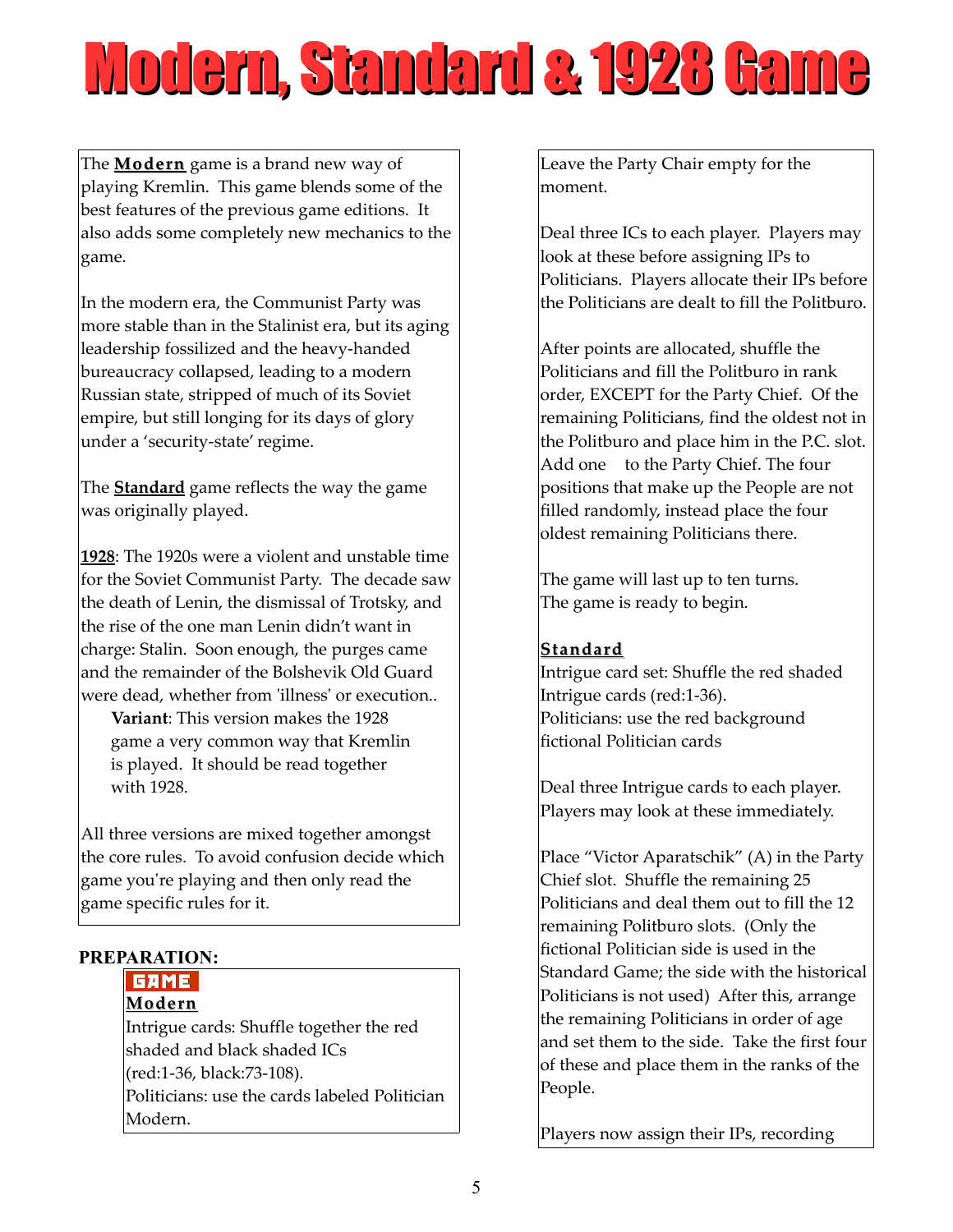them on their Influence Record sheets.

If there are 3-4 players, no points may be assigned to "Victor Aparatschik". If there are 5-6 players, Influence MAY be assigned "Victor Aparatschik".

The game will last up to ten turns. The game is ready to begin.

# **1928**

Intrigue card set: Shuffle together the red shaded along with the gray shaded Intrigue cards (red: 1-36, gray: 37-72).

Politicians: use the gray background historical Politician cards

Deal three Intrigue cards to each player. Players may look at these immediately.

For 1928, place "Vladimir Lenin" in the Party Chief slot.

Players now assign their IPs, recording them on their Influence Record sheets, prior to seeing where the remaining Politicians begin. Players are allowed to assign Influence to "Vladimir Lenin" at the start of the game.

Once influence is assigned, shuffle the Politicians and fill the Politburo and ranks of the People just like the Standard game. These cards should be placed so that the historical Politician (gray shaded bar) is face up.

The game will last up to ten turns. The game is ready to begin.

#### VARIANT

Use the exact same Intrigue and Politician cards as Standard.

During the Increase Influence phase the additional IPs may be assigned to any politician.

The Party Chief begins sick, add  $\bullet$ . Game lasts ten turns, unless there's no victor, it then proceeds up through the 5th phase of turn 11. The People, still arranged by

order of age, consists of all the Politicians off the board, not just the first 4.

# **Game Sequence:**

#### 1. CURE

#### CORE

Having a Politician you control die is usually inconvenient, so often, it is a good idea to spend the year in a Sanatorium to improve the Politician's health.

In this phase, Voting-Member Politicians with any  $\bullet$ on them must decide if they wish to take a Cure and go to the Sanatorium. This is done in voting order (from the top down). If the Politician goes, a  $\Box \Box \Box \Box$ marker is placed on the Politician's card. Unless an Intrigue card is played causing a change, Politicians will remain in the Sanatorium for the entire year. Once a Politician is completely healthy and removes his last  $\bullet$ , he must return to the Politburo at the start of the next turn.

(If you look at the Health table, you'll see Politicians have a significantly better chance of regaining their health at the Sanatorium than they do remaining on the job.)

WARNING!! Politicians in the Sanatorium are inactive—and thus more susceptible to Purges and Trials!

# INACTIVE POLITICIANS:

If a Politician is 'taking a Cure' and is located at the Sanatorium, he is considered inactive. This is important because it means his job responsibilities now fall to another Politician, depending on the color-coding on the board.

A Politician with no Influence on him is still active.

EXAMPLE: The Defense Minister is at the Sanatorium and is thus 'inactive'. Looking at the board, the Foreign Minister is listed as '3A', so that the Foreign Minister takes over the Defense Minister's privileges. If the Foreign Minister is also 'inactive', the KGB Chief would assume responsibilities since the KGB Chief is '3B'.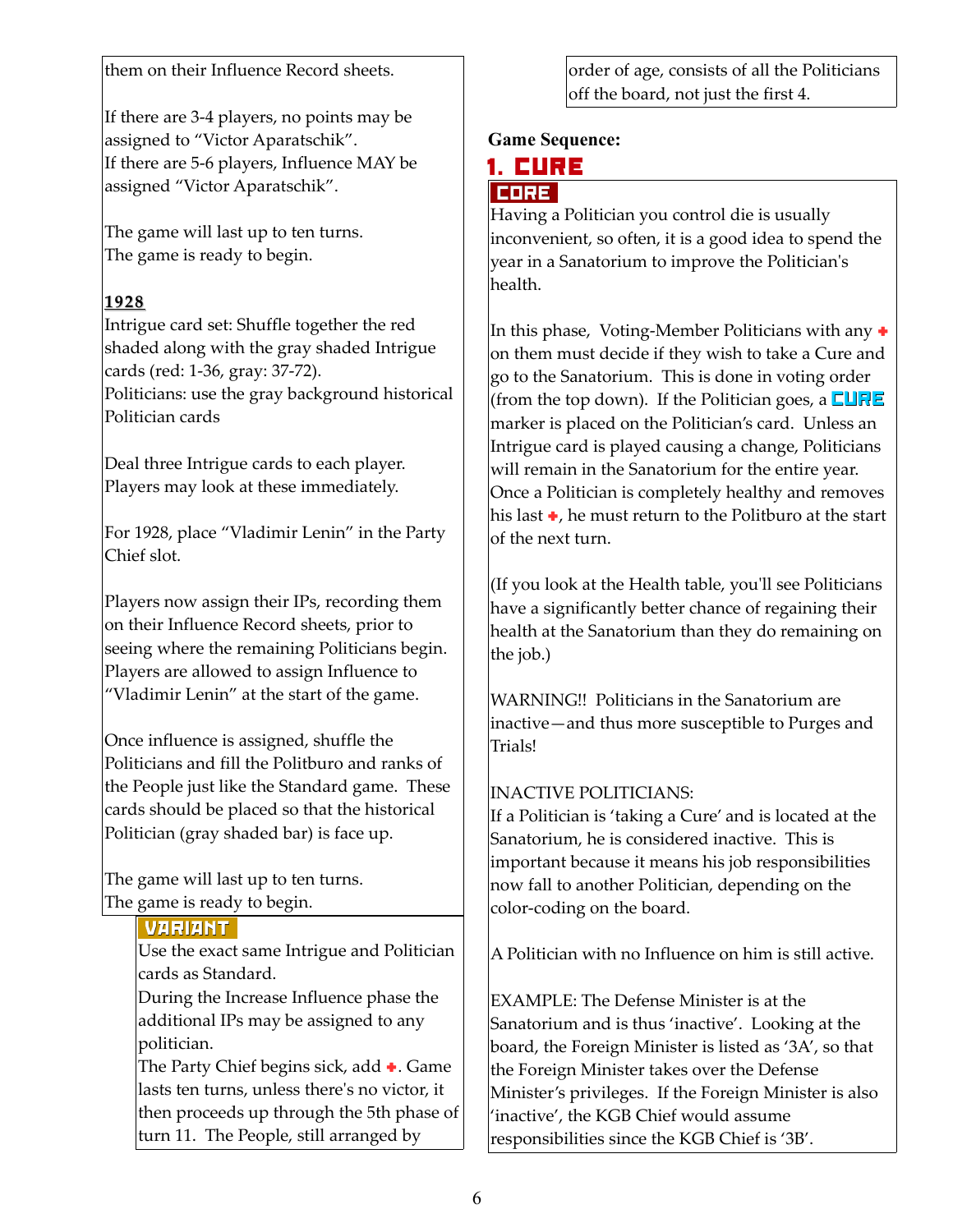Once the decisions regarding taking a Cure have been made, Politicians are aged (SPs). Aging isn't automatic for everyone and may depend on their health or their ministry. Indeed, it is possible for Politicians to get younger during a turn!

Though a Politician's SPs potentially could be lowered under no circumstance could his age be reduced below his starting age.

are aged as follows:

+1 SP if serving as "Party Chief"

 $+1$  SP for each  $\bullet$  on their card, providing they are not at the Sanatorium

Politicians

 $+1$  SP for each  $\overline{?}$  on their card

+1 SP if occupying a Ministry that is the same as the Politician's Weakness

-1 SP if occupying a Ministry that is the same as the Politician's Strength

**Sanatorium:** (for a quick reference)

When a Politician is at the Sanatorium, "Taking the Cure," he is referred to as inactive. The effects of which are as follows:

-does not age due to any  $\bullet$ 

-more likely to gain health.

-may not vote in either a Trial or a nomination -has +3 added to a purge attempt die roll.

-office duties get passed on to a different

politician

-cannot wave as the P.C.

-may not perform any actions except to roll his health dice or choose to leave the Sanatorium

#### **GAME AGING/TAKING A CURE: Modern**

There is no limit to the number of years a Politician may be aged during this phase. Politicians in Siberia age one year automatically. In addition, they are aged one year for each  $\bullet$  they have.

#### **Standard**

During this **phase**, no Politician may age more than ONE YEAR per turn, regardless of how many  $\bullet$  on the Politician or other factors.

# **1928**

There is no limit to the number of years a Politician may be aged during this phase. Politicians in Siberia age one year automatically. In addition, they are aged one year for each  $\bullet$  they have.

# VARIANT

Only the Voting-Members are subject to aging.

# **GAME**

#### **SIBERIA**

There are a number of ways to send a politician to Siberia. Whichever way...

#### **Modern**

...Siberia causes the Faction with the most declared influence on the Politician to lose all of that which is declared. The player should mark his Influence Record sheet accordingly. In addition '?' are discarded. The Politicians SPs and health status remain unchanged.

# **Standard**

...Siberia is a punishment, but not a death sentence. When a Politician is sent to Siberia, he retains all of his Influence and Health markers, but loses any **?**. While in Siberia, the Politician does not age nor does he have to make Health rolls.

# **1928**

...Siberia causes **all** Factions with any declared influence on the Politician to lose all of that which is declared. The players should mark his Influence Record sheet accordingly. In addition all **?** are discarded. The Politicians SPs and health status  $\bullet$  remain unchanged.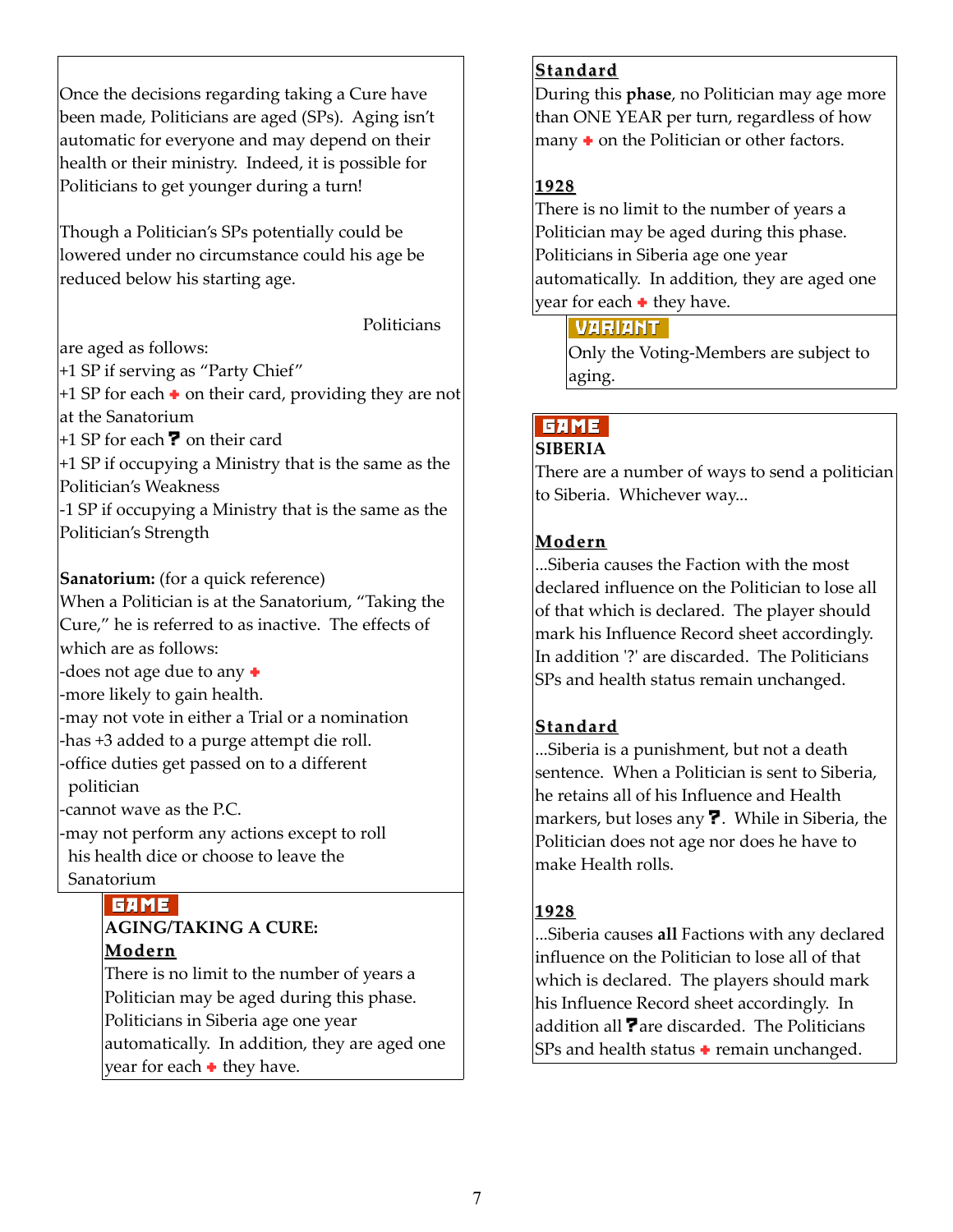#### 2. PURGES CORE

In the Purge phase, the KGB head may attempt to eliminate alleged enemies of the state within the ranks of the Politburo. To do this, the KGB Head selects a target and rolls the die. If it is equal to or higher than the Purge number (located on the board as well as here), the target has been successfully purged. If the Purge fails, the KGB Head immediately ages 3 years and the Phase is done.

#### THE PURGE NUMBERS

| <b>PARTY CHIEF:</b> | 18 or higher |
|---------------------|--------------|
| 1st Level:          | 14 or higher |
| 2nd Level:          | 10 or higher |
| Candidates:         | 6 or higher  |

As you can see, life at the lower ranks of the Politburo can be rather dangerous.

Remember to take into account whether a Politician is in his Strength or Weakness! A Politician assigned to his Strength gets to add two to his Purge number (making it more difficult to remove him) while a Politician stuck in his Weakness is two easier to Purge.

Politicians at the Sanatorium are also three easier to Purge than Politicians on the job and active. (A Politician in his Weakness and at the Sanatorium is FIVE easier to Purge.)

If the KGB Head has no Influence on him, no Purges take place (because he is still 'active').

If the KGB Head is inactive or the post is vacant (due to a played card, etc), then the decision to conduct Purges falls to the Ideology Chief (2A). If the Ideology Chief is inactive, the duty falls to the Party Chief and if necessary, the Industry Minister after that.

#### **GAME PURGES**

# **Modern, Standard and Variant**

Purges are business not personal. If a Purge is successful the Politician is sent to Siberia.

#### **1928**

Unlike the Standard Game, Purges in 1928 are serious business. Whenever a Purge is successful, the target Politician is killed and out of the game. Any declared Influence is lost and removed from the Politician and  $\overline{?}$ , and  $\overline{+}$ on that Politician are discarded.

After that, flip the Politician over to his 'protégé', the fictional Politician with the same letter. The protégé is placed in Siberia. Any undeclared Influence on the original Politician still exists on the protégé. Once the protégé dies, by any means, the card is removed from play.

EXAMPLE: Vladimir Lenin is purged. The Lysenko Evolutionists had five declared Influence on him. Those are now discarded. Lenin's protégé (on the flip side of his card) is Victor Aparatschik. Victor is now placed in Siberia. The Putin Apologist faction had three Influence undeclared on Lenin. Those points are now three undeclared Influence on Victor Aparatschik instead.

If a Purge fails, a  $\overline{?}$  is placed on the target Politician. This is cumulative, so that a Politician with two  $\overline{P}$  adds a third. A ? added during the Purge Phase does allow a Politician to be brought to trial in the Spy Investigation Phase.

# 3. SPY INVESTIGATIONS

# CORE

During this phase, the Defense Minister (or Politician acting in his stead) may perform four different types of actions: Investigations, Trials, Condemnations, and Burning Dossiers. These may be performed in any order.

# **INVESTIGATIONS**

To begin an Investigation on another Politician, the Defense Minister places a  $\overline{?}$  on the investigation's target. For each  $\overline{\mathbf{?}}$  he places, the Defense Minister ages one year. The target must be among the Voting-Members.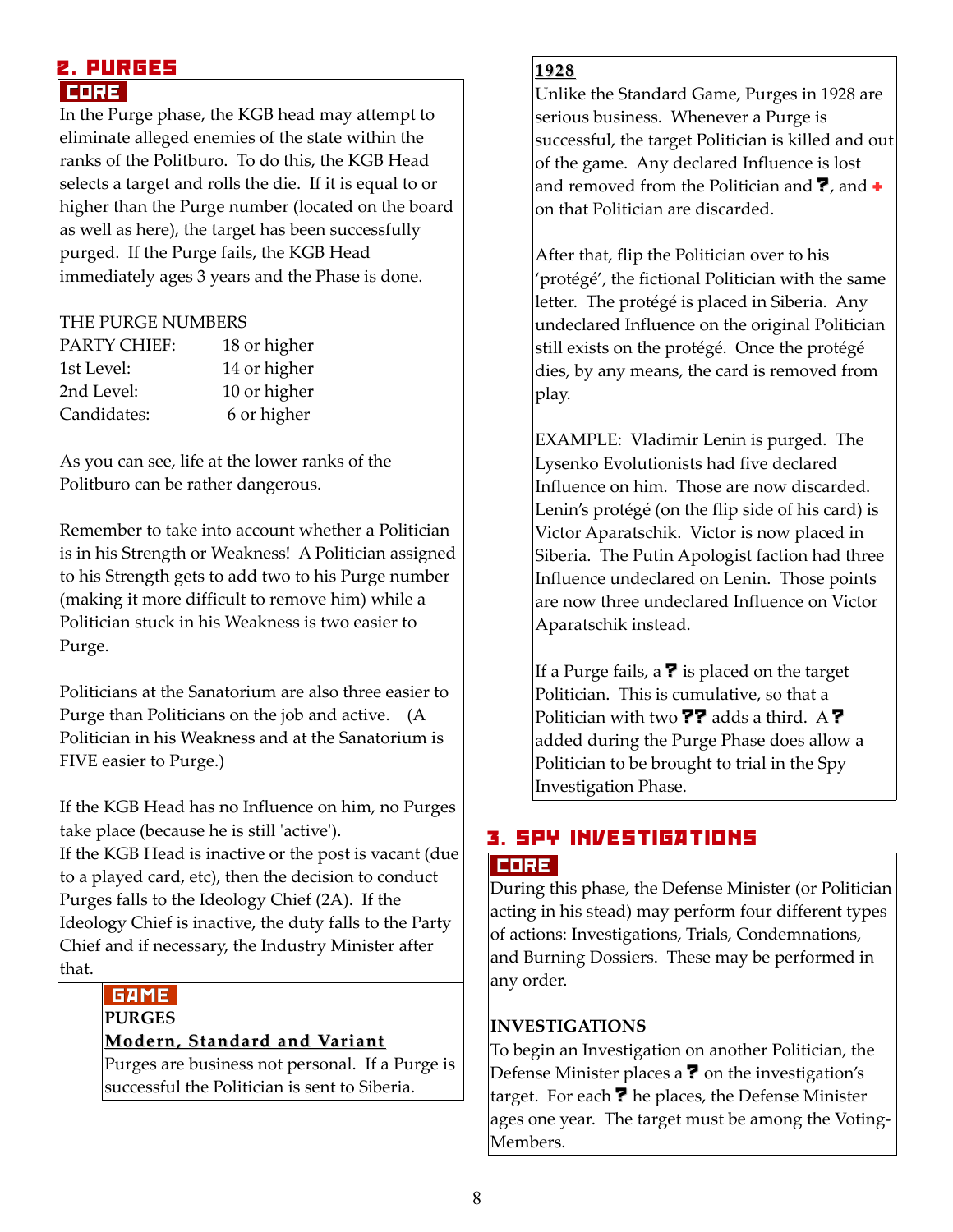# **GAME**

#### **Modern and 1928**

The Defense Minister may place one ? per Voting-Member Politician of his choice, even if there is already a **?** on this Politician (the **???** marker is the maximum a politician may ever have. The only affects of additional  $\overline{\mathbf{?}}$  is to age the Politician faster). The Defense Minister may not add more than one  $\overline{\mathbf{?}}$  to any one Politician during this Phase.

# **Standard**

Only one ? may ever be on a Politician

# CORE

# **TRIALS:**

A Trial may be called against any one Voting-Member Politician who had a  $\overline{?}$  on him before the beginning of the Spy Investigation Phase. Politicians who didn't start the phase with a  $\overline{?}$  cannot be brought to Trial. Trials are resolved by a vote of the senior eight members of the Politburo. The members vote in descending order from the Party Chief down.

Inactive Politicians are not allowed to vote. Politicians without Influence placed on them will always vote 'Innocent'.

If the accused Politician receives two 'Innocent' votes, he is not guilty. If this occurs, remove all of the  $\overline{?}$  on the targeted Politician and the Defense Minister is aged three years. If the accused Politician is found guilty, he is sent to Siberia.

If an acquittal occurs, the Defense Minister may not place a new  $\overline{?}$  on that same Politician this turn.

# **CONDEMNATIONS:**

The Defense Minister can bypass the need for a trial for Candidate-level Politicians. He may chose one per year and send him directly to Siberia. This ages the Defense Minister two years.

# GAME

# **Modern**

The Party Chief or a 1st Level Politburo member may negate this Condemnation by aging himself 5 years immediately—if

negated, the Candidate remains and loses none of the Influence on him (Essentially, the negating Politician is allowed to 'rehabilitate' the Condemned Candidate immediately.) If negated in this fashion, the Defense Minister does not suffer the aging penalty for issuing a Condemnation.

# **Modern and 1928**

Whether or not a Politician was brought to Trial the Defense Minister may conduct a condemnation.

# **Standard and Variant**

The Defense Minister must choose either the Condemnation or Trial action. He may not do both during the same phase.

# CORE

The condemned Politician need not have been under ? previously

# **BURNING DOSSIERS:**

The Defense Minister may also choose to burn evidence against Politicians. This allows the Defense Minister to remove ? from Politicians. For each ? removed, the Defense Minister ages one year.

If the Defense Minister is inactive, his duties fall in order to the Foreign Minister (3A), KGB Chief (3B), Party Chief (3C), and the Industry Minister (3D). Once the Defense Minister declares this Phase to be complete, it is over.

# 4. HEALTH PHASE CORE

During this phase, all Voting-Members of the Politburo must roll the die and consult the Health Table. Cross-index the roll with the Politician's current age. This gives the effect. Make sure to use the proper table. One is for working Politicians; the other is for Politicians at the Sanatorium.

DARK RED:  $++$  instant death. RED:  $\qquad \qquad \text{Add} \leftrightarrow \text{to the Politician}$ LIGHT RED: Add  $\div$  to the Politician.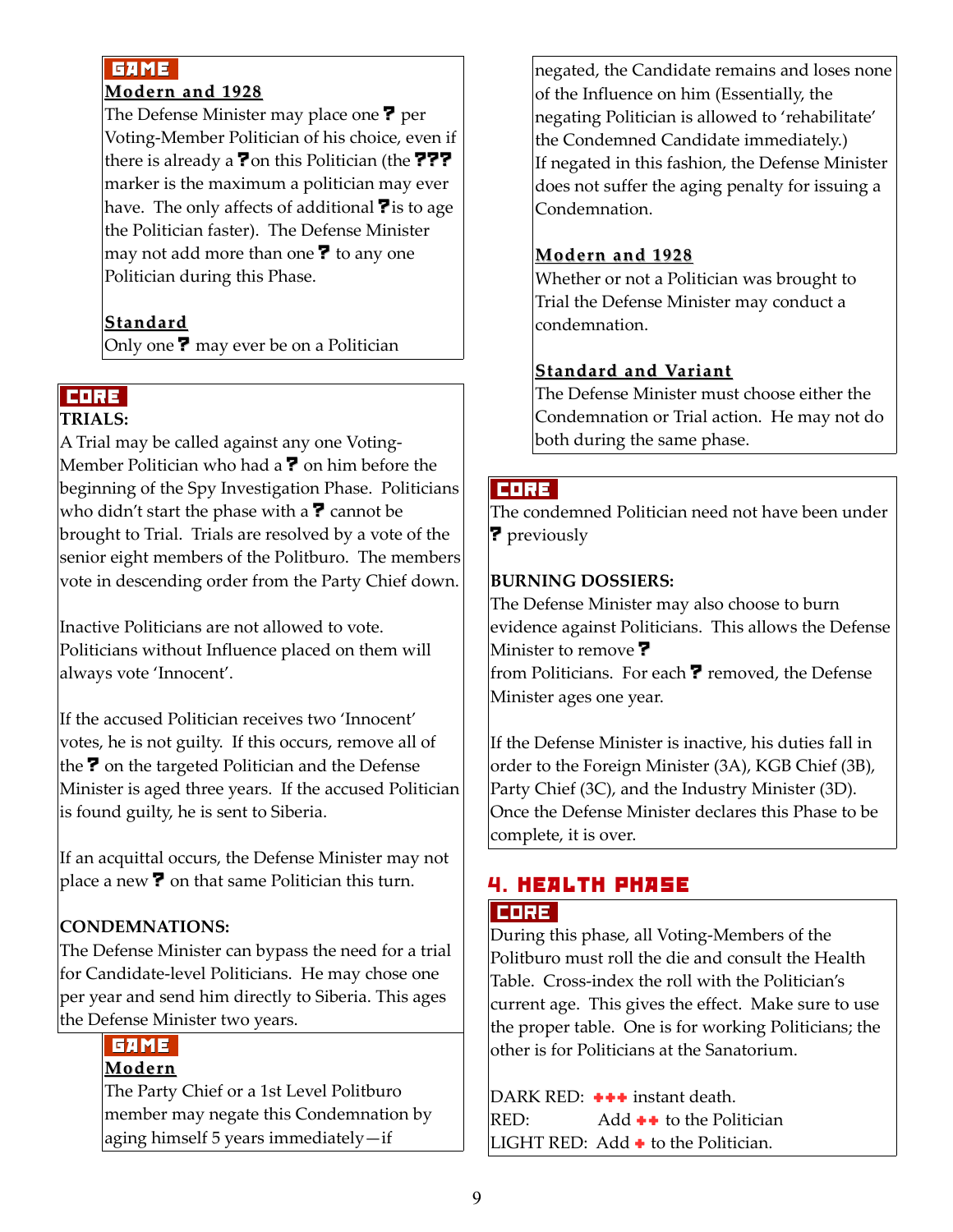WHITE: No effect.

Yellow: Remove a  $\bullet$  from the Politician.

After the roll, if the Politician has three  $\bullet$  he is dead and removed from the game.

Note: All politicians under the age of 50 use the 50 year old line.

# 5. FUNERAL COMMISSION PHASE CORE

This phase is only used if the Party Chief office is vacant. If so, the Foreign Minister must name either the KGB Chief or the Defense Minister as successor. If no one occupies those offices then the Foreign Minister may nominate someone from the 2nd Level. Only if the entire Politburo is empty save for himself may the Foreign Minister be nominated for the top office!

After a nomination is made, the choice must be confirmed by the Voting-Members. Going through the ranks of the 1st and 2nd levels (starting with the highest ranking member), Politicians vote. If there are three 'no' votes, the nomination has been rejected. Immediately age the Foreign Minister one year.

# IMPORTANT EXTRA NOTES:

Politicians taking a Cure do not vote (and thus, do not count as a 'no' vote).

Politicians unclaimed by any faction ALWAYS vote in favor of a nomination.

The Foreign Minister and nominated Politician cannot vote 'no'.

If the vote was successful, immediately promote the nominee to Party Chief and end the Phase.

If the vote failed, the Foreign Minister must now nominate a new candidate and repeat the process, except this time, he must choose a nominee from among ANY of the Politicians who voted 'no' regardless of their level in the Politburo. The voting process is the same as the first attempt. If three 'no' votes occur again, immediately age the Foreign Minister one year.

If two attempts to name a Party Chief fail, the Foreign Minister ascends to the position by default. **"The Rule of the Old"** If the Foreign Minister (or the Politician fulfilling his duties) is uninfluenced he automatically proposes the oldest eligible politician. This is the only time in the game where an uninfluenced politician can act.

# 6. Replacement

#### CORE

Follow these 7 steps to fill the Kremlin back up.

**R1) Shifting:** Before anything else happens in this phase, the Party Chief may shift Voting-Member Politicians to new slots within their current level. The slots need not be vacant in order to do so. The Party Chief does not age for any shifting.

*[The P.C. instruction box on the board incorrectly says 1 SP for switching. ]*

**R2) Promotions/Demotions by Party Chief:** Once all shifts are complete the Party Chief may now promote or demote **any** Politician. Promoting and demoting Politicians ages the acting Politician one year PER action. These promotions and demotions are limited to one level in either direction. This means the Party Chief could not demote the KGB Chief to the rank of Candidate Member in one turn, nor could the Party Chief raise someone from the ranks of the People to the 2nd Level, etc. The slots must be vacant for any promotion or demotion. The Party Chief may not demote himself.

Example: The Party Chief wishes to demote the Industry Minister (2nd Level) to the ranks of the Candidates. Since the Candidate positions are all occupied he must first promote a Candidate to a vacant 2nd level slot or demote a Candidate to the ranks of the people. (There doesn't need to be a vacancy at the People level the Candidate would simply be placed in order of age)

**R3) Automatic Promotion to 1st level**: Once the Party Chief has completed all promotions/demotions he announces he is finished. At this point if there are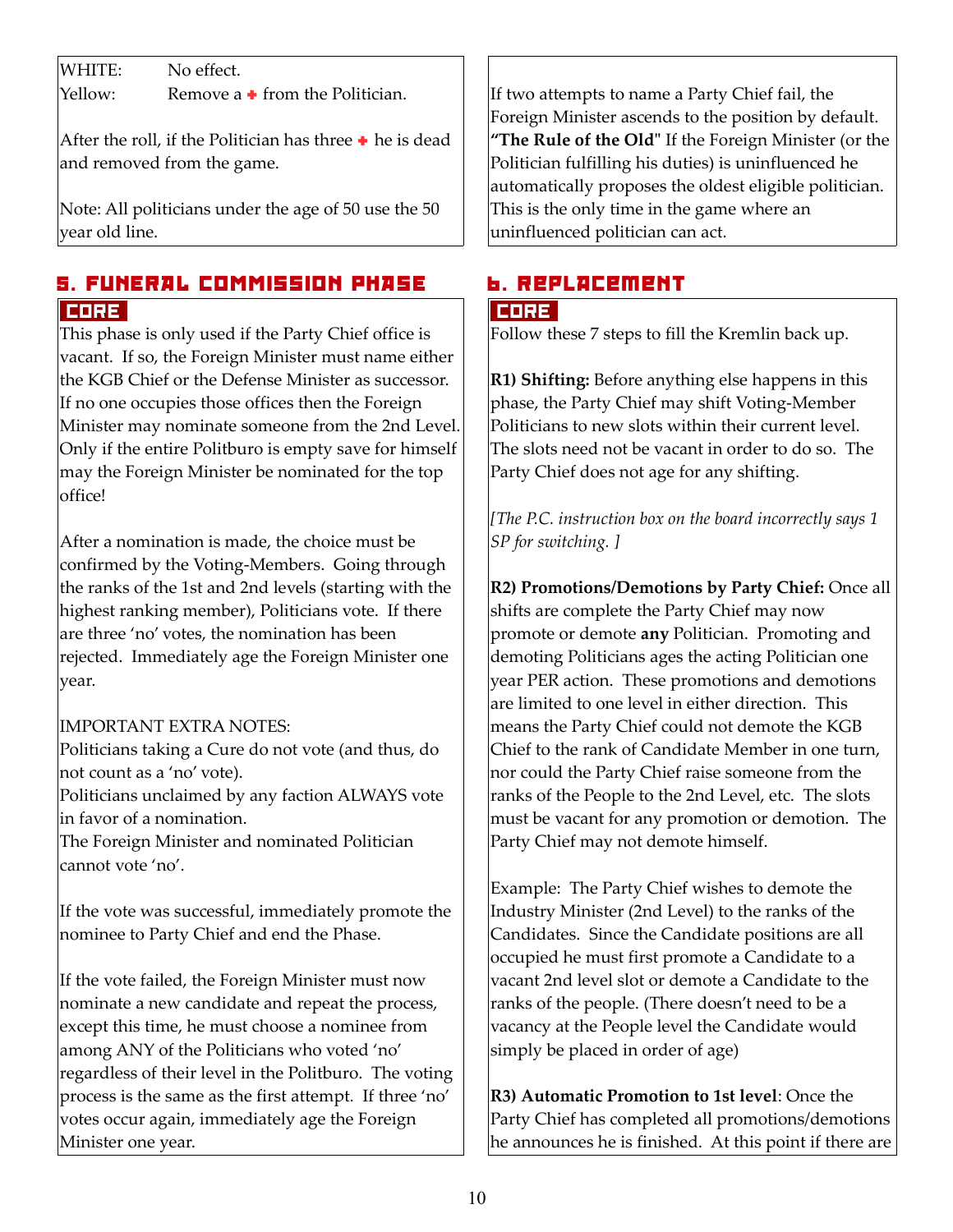any vacancies on the **1st Level** they must be filled based on the oldest Politician within the 2nd level. If the 2nd level is entirely empty then the oldest Politician from the Candidates is chosen, if also none there then from the People.

NOTE: Sometimes a Politician may wish to age to promote the oldest available Politician to ensure that Politician's rise.

**R4) Promotions by 1st Level Politicians**: After the *automatic promotions* to the 1st level are complete any **vacancies** at the 2nd or Candidate levels may be filled. Each 1st level Politician now gets an opportunity (in rank order, 2 is higher than 3 and so on...) as long as vacancies remain, to promote a Politician one level to either the 2nd or Candidate level. Each promotion inflicts 1 SP. They may never demote or shift politicians.

**R5) Automatic Promotion to 2nd level:** Once the 1st Level Politicians are done with their promotions any vacancies on the 2nd level must be filled based on the oldest Politician within the Candidates. If there are no Candidates, Politicians in the ranks of the People advance by oldest instead.

**R6) Promotions by 2nd Level Politicians:** After the *automatic promotions* to the 2nd level are complete any **vacancies** at the Candidate level may be filled. Each 2nd level Politician now gets an opportunity (in rank order, 5 is higher than 6 and so on...) as long as vacancies remain, to promote a Politician from among the People to the Candidate level. Each promotion inflicts 1 SP. They may never demote or shift politicians.

**R7) Automatic Promotion to Candidate Level**: Once the 2nd Level Politicians are done with their promotions any vacancies on the Candidate Level must be filled based on the oldest Politician within the People.

These *automatic promotions* always fill in order of rank within their newly promoted level. No SPs are inflicted for automatic promotions.

IMPORTANT POINTS:

-When seniority is determined, it is based on the Politician's current age. If there is a tie, the Politician with the highest printed age on his card is considered to be the oldest. -A Politician is allowed to be promoted more than one level as long as each promotion was done by an entirely different Politician.

**SUDDEN DEATH VICTORY!**: If the number of vacancies in the Politburo is greater than the number of Politicians in the Politburo and among the People, the game ends immediately. Whoever controls the highest ranking active member of the Politburo wins the game.

Once all promotions are complete, make sure that there are at least four Politicians in the ranks of the People. If there are fewer than four there, Politicians are added in Age-order.

NOTE: Though the ranks of the People start with four Politicians, it is possible to have more due to cards or Politicians being rehabilitated from Siberia or returning from Exile. Politicians not currently in play (stacked and waiting to enter the ranks of the People) do NOT count as being at the People's level. This is important if there are many vacancies in the Politburo due to death or condemnations.

# 7. REHABILITATION PHASE CORE

In Politburo order, starting with the Party Chief, Politicians have the opportunity to rehabilitate Comrade Politicians currently in Siberia. Granting a release to a Siberian Politician ages the sponsoring Politician five years per Politician released. The released Politician is placed in the ranks of the People and keeps any Influence, Health Problems, and aging effects currently on him.

# 8. PARADE, Of The October Revolution

#### CORE

The last phase of a turn is the October Revolution Parade where the Party Chief must stand on the Rostrum overlooking Red Square and wave for the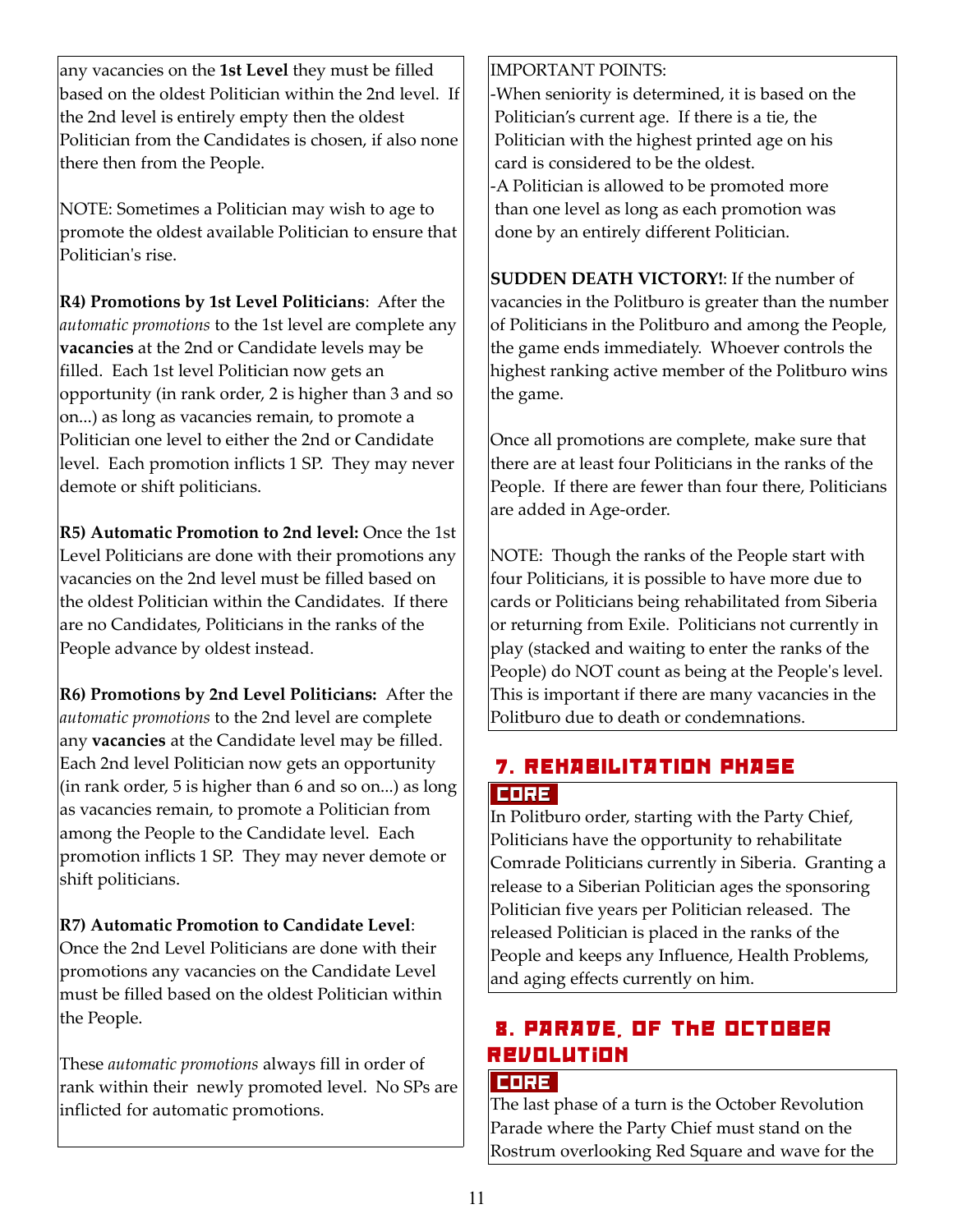Parade's duration. Success is a sign of the Motherland's strength!

If the Party Chief is healthy, his wave is automatically successful. If the Chief has  $a + h$  he must roll equal to or greater than 7 to successfully wave. If the roll fails, the Party Chief must age one year. If he has  $\rightarrow \rightarrow$  then the roll for success becomes a 14 or higher. If this fails, the Party Chief is aged two years.

If there was a successful wave, put a Faction marker of the Faction which controlled the Party Chief on the turn chart. If the wave failed, place a  $\bullet$  there instead.

Remember: A Party Chief Taking the Cure cannot even attempt to wave.

#### **VICTORY**

#### **GAME**

#### **Modern**

Victory is determined by the first faction to control the Party Chief for three waves. This can be three different Party Chiefs each waving once! If a wave is done successfully, place a faction marker on the Turn Track on the appropriate turn.

If no one has won by the end of Turn 10, victory is determined by who has the highest score. A faction's score is determined by:

> 1 pt. for each successful wave 3 pts. for controlling the Party Chief (IF not inactive)

 2 pts. for each 1st Level Politburo member controlled (IF not inactive)

 1 pt. for each 2nd Level Politburo member controlled (IF not inactive)

If there is a tie, the Americans win (which means everyone loses).

# **Standard**

The game ends when a single **Politician** waves three times regardless of who controlled him during those waves. (Place a SP marker on

that politician to indicate the number of waves during the game). All hidden Influence on the Party Chief is now revealed and whoever controls the Party Chief after all Influence is revealed wins the game. (this reveal is technically simultaneous so a player's chance to add more IPs ends upon the first player to reveal). If no single Politician waves three times during the game, whoever controls the Party Chief at the end of Turn 10 wins instead.

# **1928**

Victory is determined by the first **Faction** which controls the Party Chief for three waves. It does not have to be the same Politician who waves each time; it can be three different Politicians each waving once! If a wave is done successfully, place a faction marker on the Turn Track on the appropriate turn.

If no Faction manages three waves in ten turns, whoever controls the Party Chief at the end of the game is the victor.

 VARIANT As mentioned earlier if the primary victory condition isn't met by turn 10 the game proceeds into the 11th turn and ends immediately after the 5th phase. The Faction who controls the P.C. at this point is the victor.

# **ADDITIONAL RULES**

# **GAME**

#### **TRUST NO ONE Modern and 1928**

An individual who proclaims no loyalties or ideals in his office cannot be trusted. If a Politician has not had any Influence declared on him, he is immediately condemned to Siberia at the end of the Spy Investigation Phase.

**Modern:** enforced among 1<sup>st</sup> level Politburo only.

**1928:** enforced among  $1^{st}$  and  $2^{nd}$  level Politburo only.

> VARIANT and **Standard** This rule isn't enforced.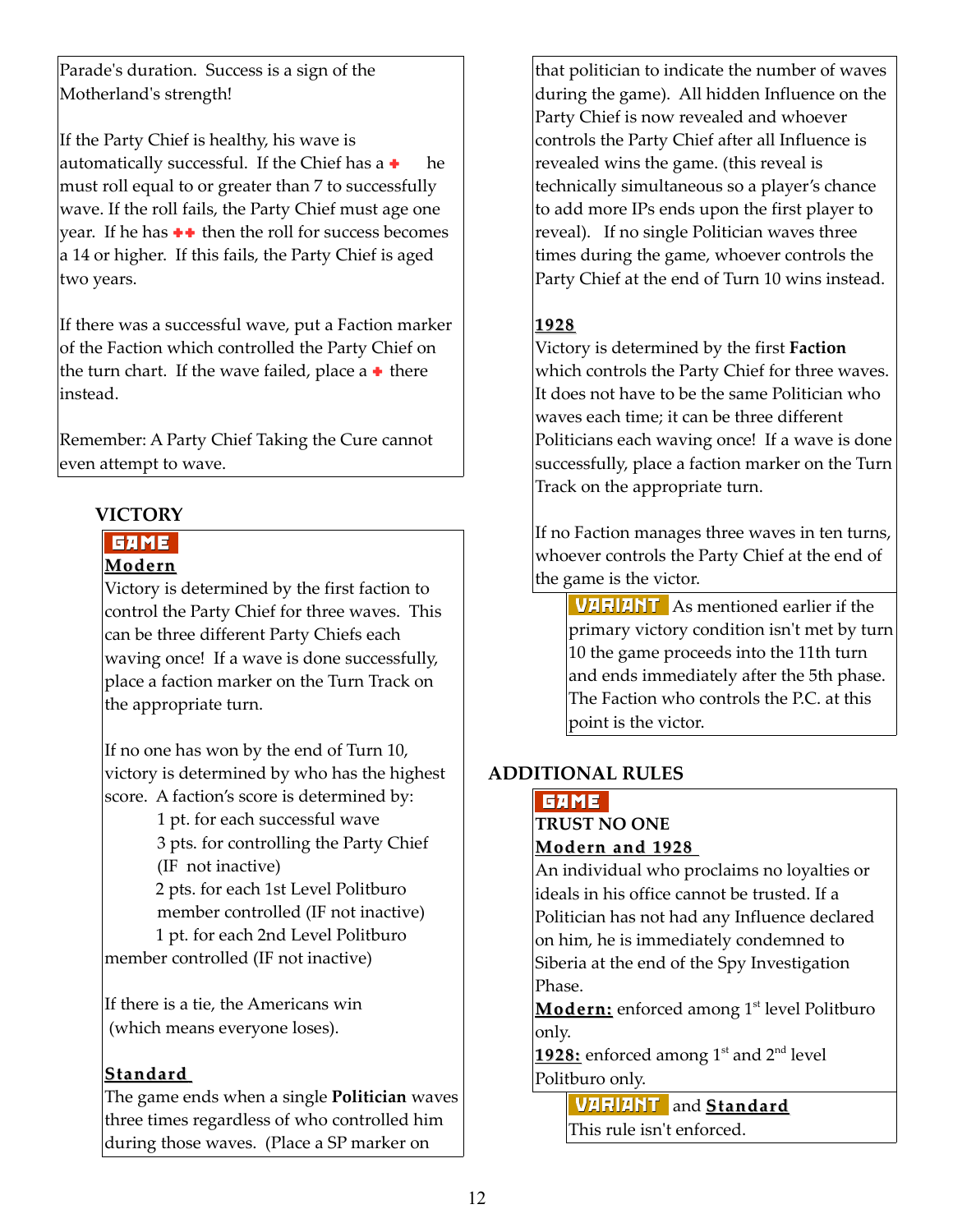# **BRIBES AND NEGOTIATIONS**

#### CORE

During the game, players are allowed to exchange cards or trade cards for favors (such as agreeing not to target a specific Politician during a Purge Phase). The only limiting factors are:

\*Trades may only be made between two players. \*Influence Points may not be traded.

\*All talk must be public (though the card contents do not need to be revealed).

\*Once an agreement is reached, both parties are bound to it. Deal-breaking is not allowed in Kremlin.

# GAME

**1928 :**

No difference from core rules.

 VARIANT An agreement is binding only within the current phase. Beyond that it's merely a promise.

#### **New Mechanic for the Modern Game**:

# **GAME**

#### **EXILE**:

Discretion is the better part of valor. Politicians who are the declared targets of either Purges or Trials (but not Condemnations) have the right to declare that they are going into Exile. This is done before the die is rolled (therefore no Purge attempt was made) or the first vote is cast for the Trial (but the Trial is considered to have taken place, he ran out when no one was looking).

Politicians who go into Exile are placed in the Exile section of the game board. When a Politician goes into Exile, he is allowed to keep all of his Influence. All other markers are removed (including any '+' that may be on him —English hospitals are available to everyone with power and money…)

Politicians may be returned from Exile by three different means.

The playing of an Intrigue card bringing the Exile home (sometimes involuntarily).

The Faction in control of the Politician may discard half of its declared Influence points (rounded down, but always at least 1). He is then immediately placed in the ranks of the People. This can be done at any time. The Faction in control of the Politician may discard two Intrigue cards. He is then immediately placed in the ranks of the People. This can be done at any time.

While in Exile, no additional Influence points may be declared on the Politician, nor may Influence be added to him using the extra potential Influence gained on turns 3, 6, or 9. Influence may be altered by Intrigue cards..

#### **Resolving Influence Point Ties**

#### CORE

Reminder, if there's a simultaneous declaration of the same IPs on a Politician then a dice roll, high number wins, determines who has control.

> **VARIANT** When at least two players have the same number of declared IPs (simultaneous isn't necessary) that would control the Politician, any other player(s) with declared IP on that Politician may attempt to break the tie. This is done by declaring his support for one of the tied players in the amount of one-tenth of his current declared IP on that Politician (i.e. 2 players have declared 6IPs on a Politician which would control him. Another player with 4 declared IPs on the same Politician offers his support to one of the tied players in the amount of  $.4$ ;  $4 \times 1/10$ , thus breaking the tie). If this doesn't resolve it follow the core rules for tie-breaking. Once the onetenth support is given it can't be taken away until a new player matches the current controlling IP amount or exceeds it. If another tie ensues redo the procedure with all 1/10 support reset.